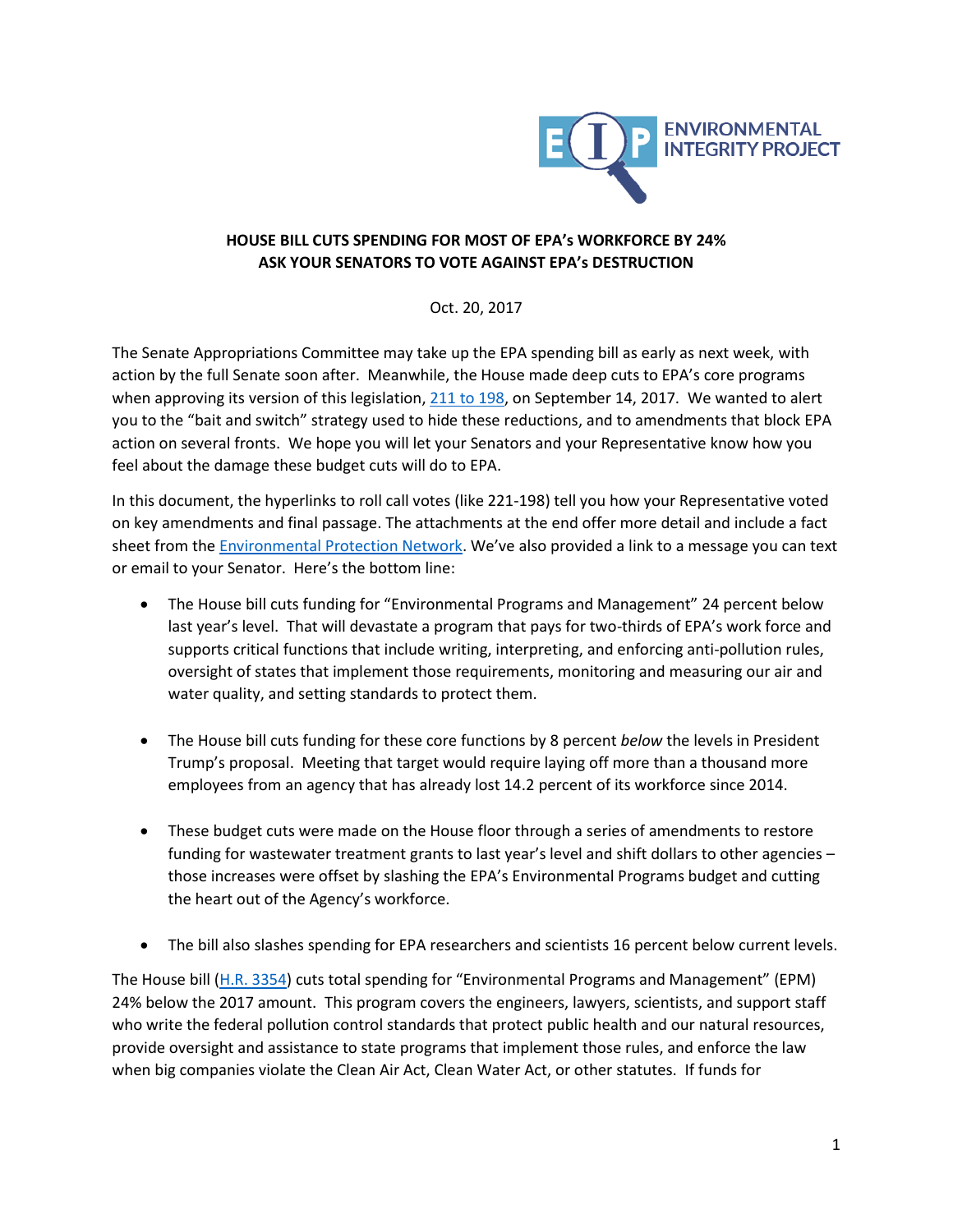"geographic programs" are excluded, the House action slashes funding for EPA's core functions *nearly \$150 million or 8% below the levels proposed by President Trump for the 2018 fiscal year.* 

|                         | 2017<br><b>Enacted</b> | 2018<br><b>Presidential</b> | 2018<br>House<br><b>Committee</b> | <b>2018 Final</b><br><b>House Bill</b> | % Change from<br>2017 to Final<br><b>House Bill</b> |
|-------------------------|------------------------|-----------------------------|-----------------------------------|----------------------------------------|-----------------------------------------------------|
| <b>Core Functions</b>   | \$2,162,142            | \$1,717,484                 | \$1,955,840                       | \$1,574,989                            | $-27%$                                              |
| Geographic Programs     | \$435,857              | \$0                         | \$402,000                         | \$406,399                              | $-7%$                                               |
| <b>Total EPM Budget</b> | \$2,597,999            | \$1,717,484                 | \$2,357,840                       | \$1,981,388                            | $-24%$                                              |
| <b>Total EPA Budget</b> | \$8,058,488            | \$5,655,000                 | \$7,527,761                       | \$7,389,017                            | - 8%                                                |

## **Table 1. Environmental Programs & Management Budget (\$ in thousands).**

EPA has already lost nearly 2,500 staff over the last three years, and the House budget cuts would require laying off several thousand more. The 2017 budget for Environmental Programs covers payroll for nearly 10,000 employees, or two-thirds of the Agency's remaining workforce. Only 140 of those work in geographic programs, which largely manage grants to states, local agencies, and other institutions.

Clever bait and switch tactics help disguise how the House bill cripples the Agency's ability to write, implement, and enforce limits on pollution even more than the EPA-hating Trump Administration's budget request. For example, the bill approved by the House Appropriations Committee on July 21 included nearly \$400 million more in funding for EPA Environmental Programs, while cutting wastewater treatment grants \$250 million *below* the amount spent in 2017. The House reversed that during floor debate on September 7 by approving an amendment to transfer \$250 million from EPA's core functions to the state grants.

That set-up allowed Members to claim they voted to increase funding for sewage treatment upgrades (while actually just maintaining last year's funding level), *without* mentioning the deep cuts to programs that determine how much those plants need to limit pollution to protect water quality, and how those limits should be monitored and enforced. Check out [the press release](https://katko.house.gov/media-center/press-releases/house-approves-katko-measure-restore-critical-water-infrastructure) by Congressman Katko (R-NY), the author of the amendment, and you'll see what I mean.

Amendments approved by the House on Sept. 7 cut another \$125 million from Environmental Programs, transferring \$75 million to the Department of the Interior for economic development in Appalachian states, restoring \$32 million the Appropriations Committee had "cut" for cleanup of abandoned mines (a program obviously important to Mitch McConnell and coal states), and adding \$9.6 million to the maintenance budget for National Parks. These Department of Interior programs deserve public support. But the sponsors of these amendments aren't advertising that they obtained the added money by cutting the heart out of EPA.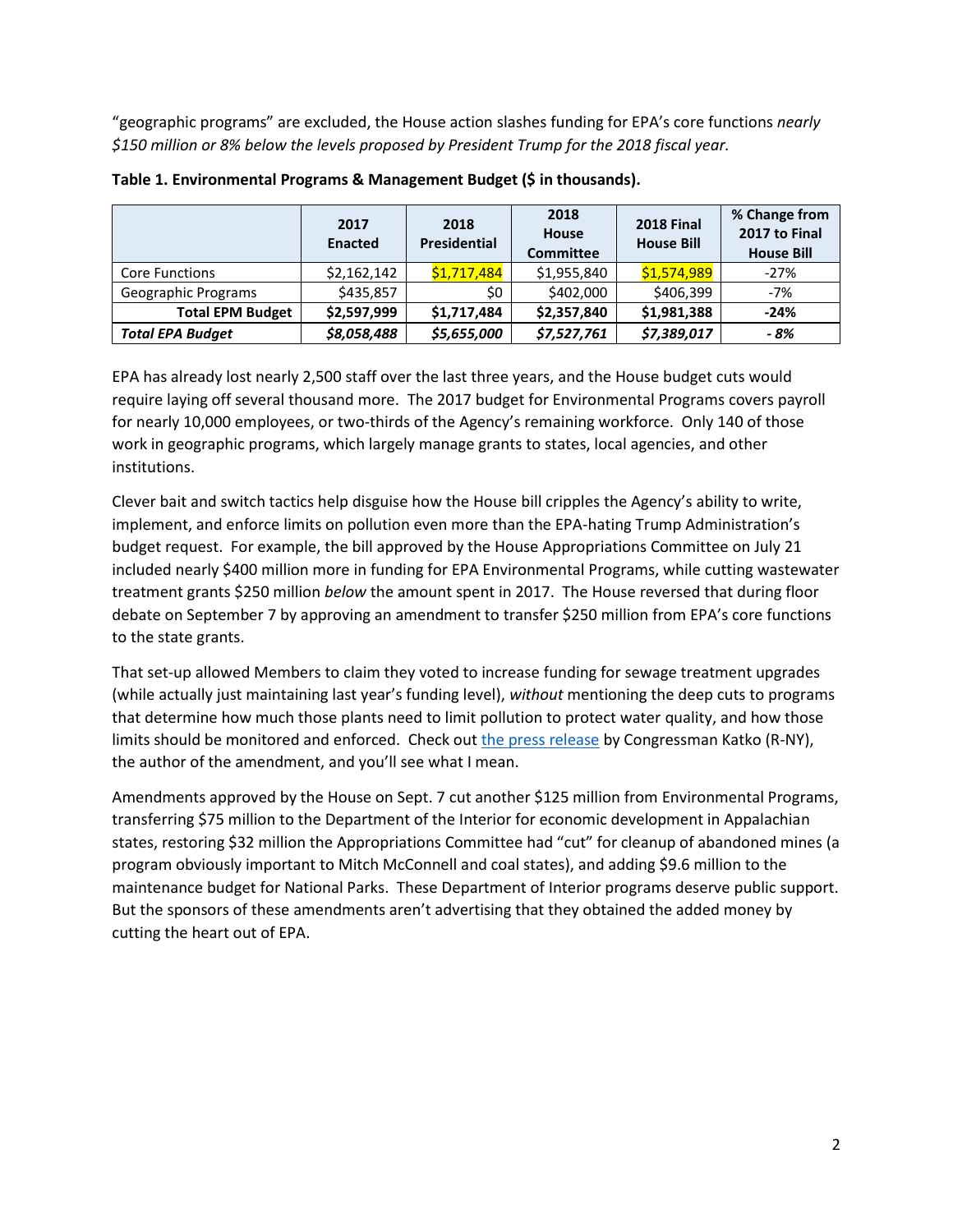|  | Table 2. September 7-8 House Amendments Reducing Funds for Environmental Programs. |
|--|------------------------------------------------------------------------------------|
|  |                                                                                    |

| <b>Amendment</b>                                                                    | Environmental<br><b>Program Cuts</b> | <b>Purpose</b>                                                                                                                              |
|-------------------------------------------------------------------------------------|--------------------------------------|---------------------------------------------------------------------------------------------------------------------------------------------|
| McSally (R-AZ);<br>No. 1, passed by voice vote.                                     | $-$ \$ 364,700                       | \$316,000 directed to the Bureau of Land<br>Management's Forest Management Program.                                                         |
| McSally (R-AZ) & Gosar (R-AZ);<br>No. 8, passed by voice vote.                      | $-$ \$ 12,078,000                    | \$9,692,000 directed to the National Park Service for<br>maintenance operations.                                                            |
| Griffith (R-VA);<br>No. 13, passed by voice vote.                                   | $-$ \$ 80,000,000                    | \$75,000,000 for reclamation of abandoned mines and<br>economic development in Appalachian states.                                          |
| Thompson (R-PA);<br>No. 15, passed 207-205.                                         | $-$ \$ 32,491,000                    | \$32,491,000 to restore funding for Abandoned Mine<br>Land Reclamation.                                                                     |
| McSally (R-AZ), Gianforte (R-MT),<br>Gosar (R-AZ);<br>No. 28, passed by voice vote. | $-$ \$ 3,831,000                     | \$3,000,000 for the Forest Service's to mitigate wildfires<br>and wildfire hazards                                                          |
| Katko (R-NY);<br>No. 30, passed by voice vote.                                      | $-$ \$ 250,000,000                   | \$250,000,000 to State & Tribal Assistance Grants<br>Account for wastewater treatment grants.                                               |
| Mast $(R$ -FL $);$<br>No. 26, passed by voice vote.                                 | $-$ \$ 1,000,000                     | \$1,000,000 to State & Tribal Assistance grants for<br>projects to mitigate and remove toxic substances from<br>non-point source pollution. |
| Total*                                                                              | - \$379,764,700                      |                                                                                                                                             |

\*Does not include amendments that redirected funds to EPA's Science & Technology Account.

The House bill also reduces spending for "Science and Technology" – which pays for EPA's assessment of the health and environmental risks of various pollutants – by 16% below last year's level. An amendment to eliminate *all* funding for EPA's Criminal Enforcement Division was defeated [178-227,](http://clerk.house.gov/evs/2017/roll482.xml) while another to lop an additional \$10.2 million from the Environmental Programs enforcement line went down [184-228.](http://clerk.house.gov/evs/2017/roll474.xml) EPA's budget shows only an 8% reduction overall, because it more or less maintains last year's spending level for other programs, including the grants that support state agencies and pay for upgrades to drinking water and sewage treatment plants. The House bill is larded with the usual swarm of special-interest riders to prohibit EPA from doing what our environmental laws actually require. These include riders that block EPA from implementing:

- a 2015 rule that limits emissions from oil and gas facilities, overturning a recent DC Circuit ruling that those standards remain in effect until Pruitt's EPA comes up with a lawful alternative;
- revised smog standards adopted in 2015 several years after the deadline;
- any requirement that the factory farms that raise livestock for Tysons, Cargill, and other big meatpackers report their emissions of ammonia and other hazardous pollutants;
- any laws that would prevent EPA from unilaterally withdrawing the 2015 "Waters of the US" (WOTUS) rule defining the wetlands, streams, and other water bodies protected by the Clean Water Act;
- any action by EPA to enforce the Chesapeake Bay cleanup plan if states fail to do so;
- the Obama Administration's Social Cost of Carbon rule, which estimates the long-term damage each ton of carbon dioxide has on climate, and was to be considered in federal agency rulemakings.